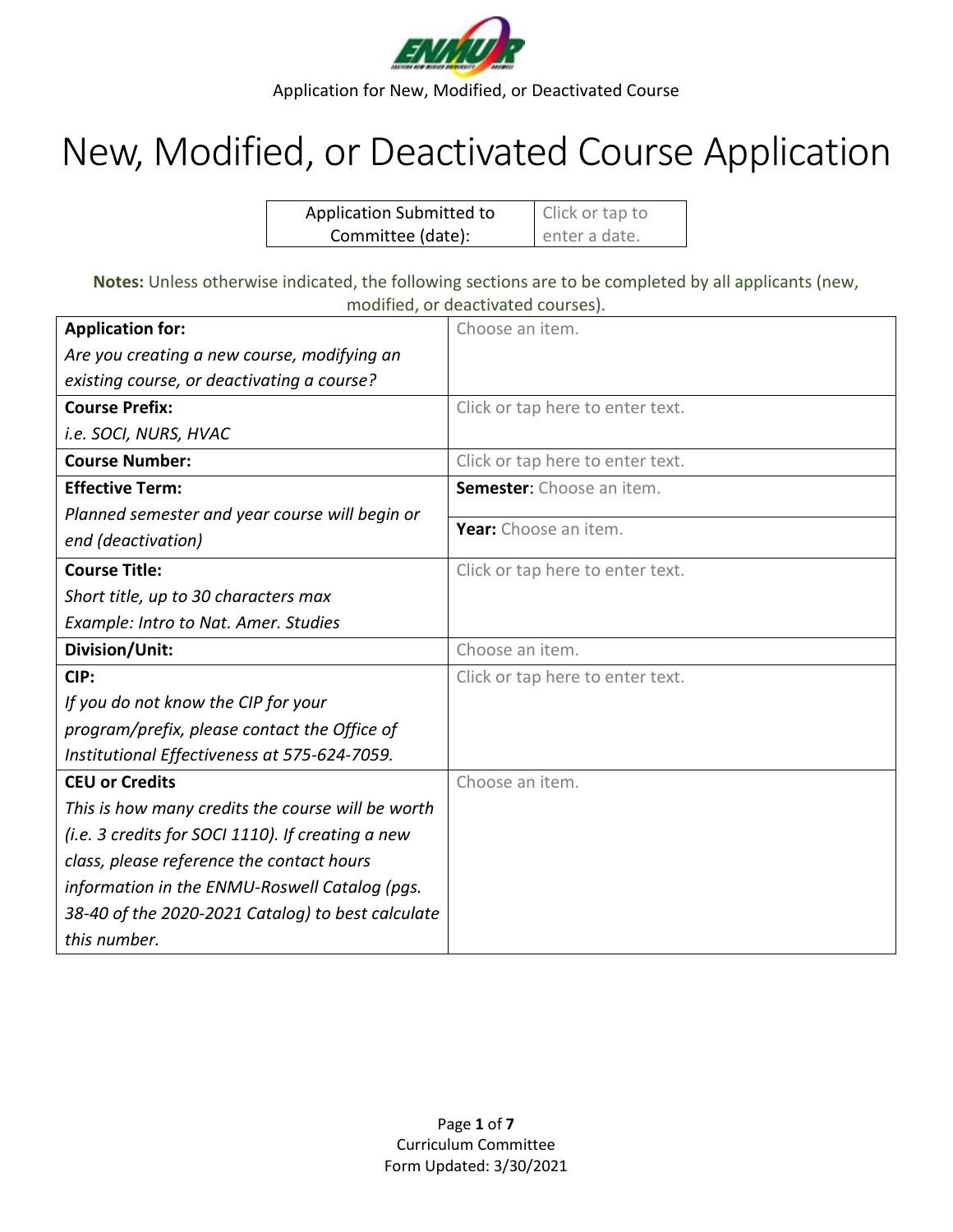

If any of the rows below are unchanged from the current course, please type in "no-change." Please note that this could potentially delay approval if the committee deems the information necessary for your request.

| <b>Type of Course/Schedule</b>                        | Choose an item.                  |
|-------------------------------------------------------|----------------------------------|
| What type of course is this? Please choose from       |                                  |
| the drop-down menu to the right for options. If       | Click or tap here to enter text. |
| you want to create a combo course, please use         |                                  |
| the text box to explain break down (i.e. 1 credit     |                                  |
| Lecture, and 2 credits Activity).                     |                                  |
| <b>Contact Hours:</b>                                 | Click or tap here to enter text. |
| To calculate this, please refer to the ENMU-          |                                  |
| Roswell catalog (pgs. 38-40 of the 2020-2021          |                                  |
| Catalog). This is the number of hours required by     |                                  |
| class type (lecture, lab, activity, etc.) by the      |                                  |
| number of credits). For example, for a studio         |                                  |
| class there is a minimum of 30 contact hours per      |                                  |
| term per credit.                                      |                                  |
|                                                       |                                  |
| If you need support in calculating this, please       |                                  |
| consult Griselda Aubert.                              |                                  |
|                                                       |                                  |
| Only New or Modified applicants need to               |                                  |
| complete this. If you are deactivating a course,      |                                  |
| please type in "N/A."                                 |                                  |
| Workload:                                             | Click or tap here to enter text. |
| To calculate this, multiply # of credits by the ratio |                                  |
| number listed below.                                  |                                  |
| Lecture, Internship, Practicum Ratio: 1               |                                  |
| <b>Nursing Clinicals Ratio: 3</b>                     |                                  |
| Lab and Clinicals (except Nursing) Ratio: 2.25        |                                  |
| Activity/Studio Ratio: 1.5                            |                                  |
|                                                       |                                  |
| For a more detailed breakdown, if needed,             |                                  |
| please click on the link (updated 3/30/2021). If      |                                  |
| you need support in calculating this, please          |                                  |
| consult Griselda Aubert.                              |                                  |
|                                                       |                                  |
|                                                       |                                  |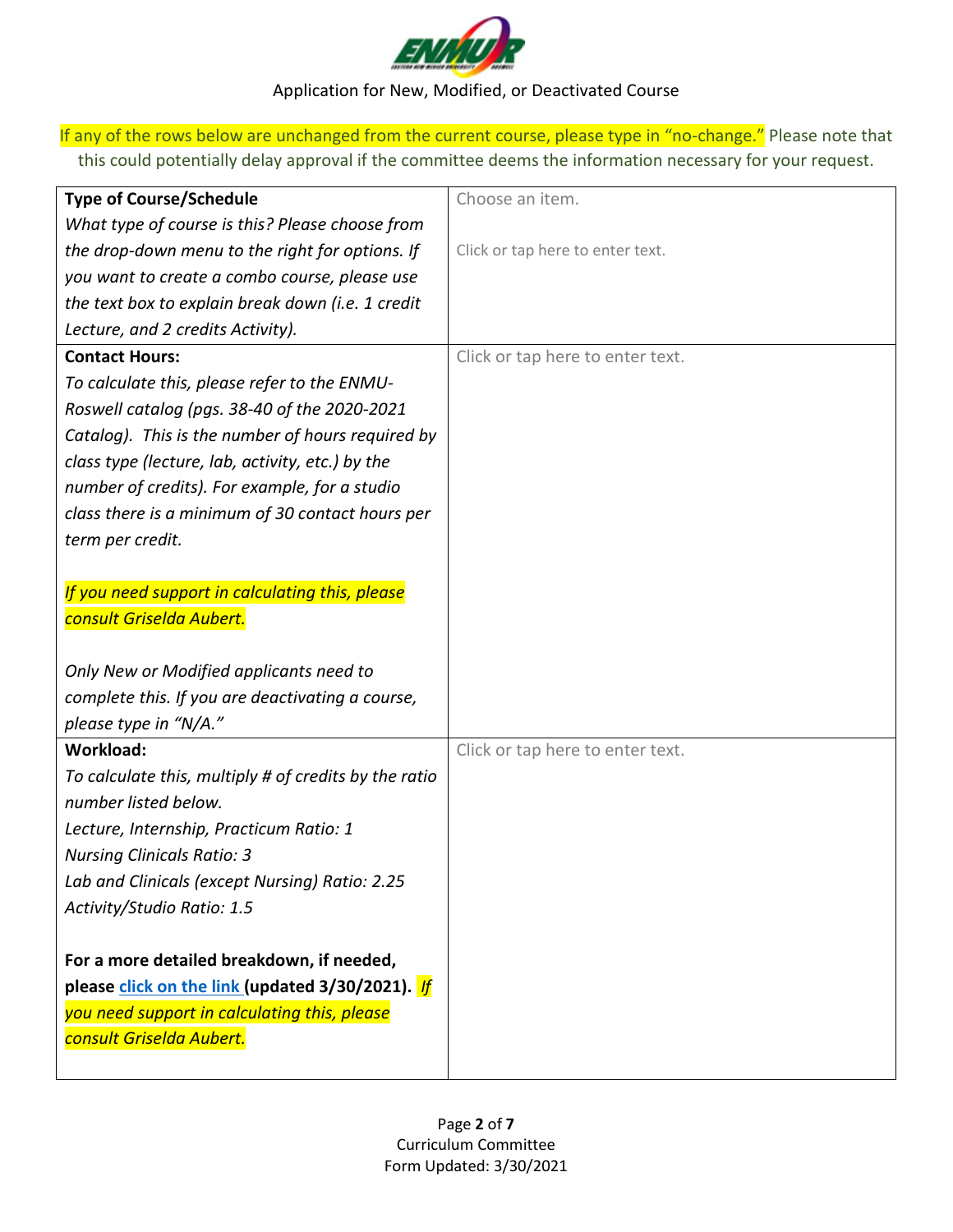

| Only New or Modified applicants need to            |                                  |
|----------------------------------------------------|----------------------------------|
| complete this. If you are deactivating a course,   |                                  |
| please type in "N/A."                              |                                  |
| Long/Full Course Title                             | Click or tap here to enter text. |
| This is where you type in the full course title if |                                  |
| you had to abbreviate above. Following that        |                                  |
| example, the long title would be Introduction to   |                                  |
| <b>Native American Studies.</b>                    |                                  |
| <b>Corequisite Course(s):</b>                      | Click or tap here to enter text. |
| These are courses that must be taken while         |                                  |
| taking this course. This section must be           |                                  |
| completed by all applications to ensure that we    |                                  |
| know what other courses might be impacted by       |                                  |
| this course. For example, BIOL 1110 has a co-      |                                  |
| requisite of BIOL 1110L because those two          |                                  |
| courses must be taken in the same semester.        |                                  |
| <b>Course Equivalency:</b>                         | Click or tap here to enter text. |
| List any courses that would count for this course. |                                  |
| Think of past courses that would be equivalent to  |                                  |
| this new course, such as Child Development (CD)    |                                  |
| courses that are now classified as Early           |                                  |
| Childhood Education (ECE/ECED).                    |                                  |
| Also, this would be were you could cross-list a    |                                  |
| course as well.                                    |                                  |
| <b>Prerequisite Course(s):</b>                     | Click or tap here to enter text. |
| These are courses that must be completed before    |                                  |
| they can take the current class. This section must |                                  |
| be completed by all applications to ensure that    |                                  |
| we know what other courses might be impacted       |                                  |
| by this course.                                    |                                  |
| <b>Programs Affected</b>                           | Click or tap here to enter text. |
| Please list any programs in which this course is a |                                  |
| requirement and/or elective so that these          |                                  |
| programs may be modified.                          |                                  |
| For example: Deactivating EMS 101 will impact      |                                  |
| the Medical Assisting, Nursing, and paramedic      |                                  |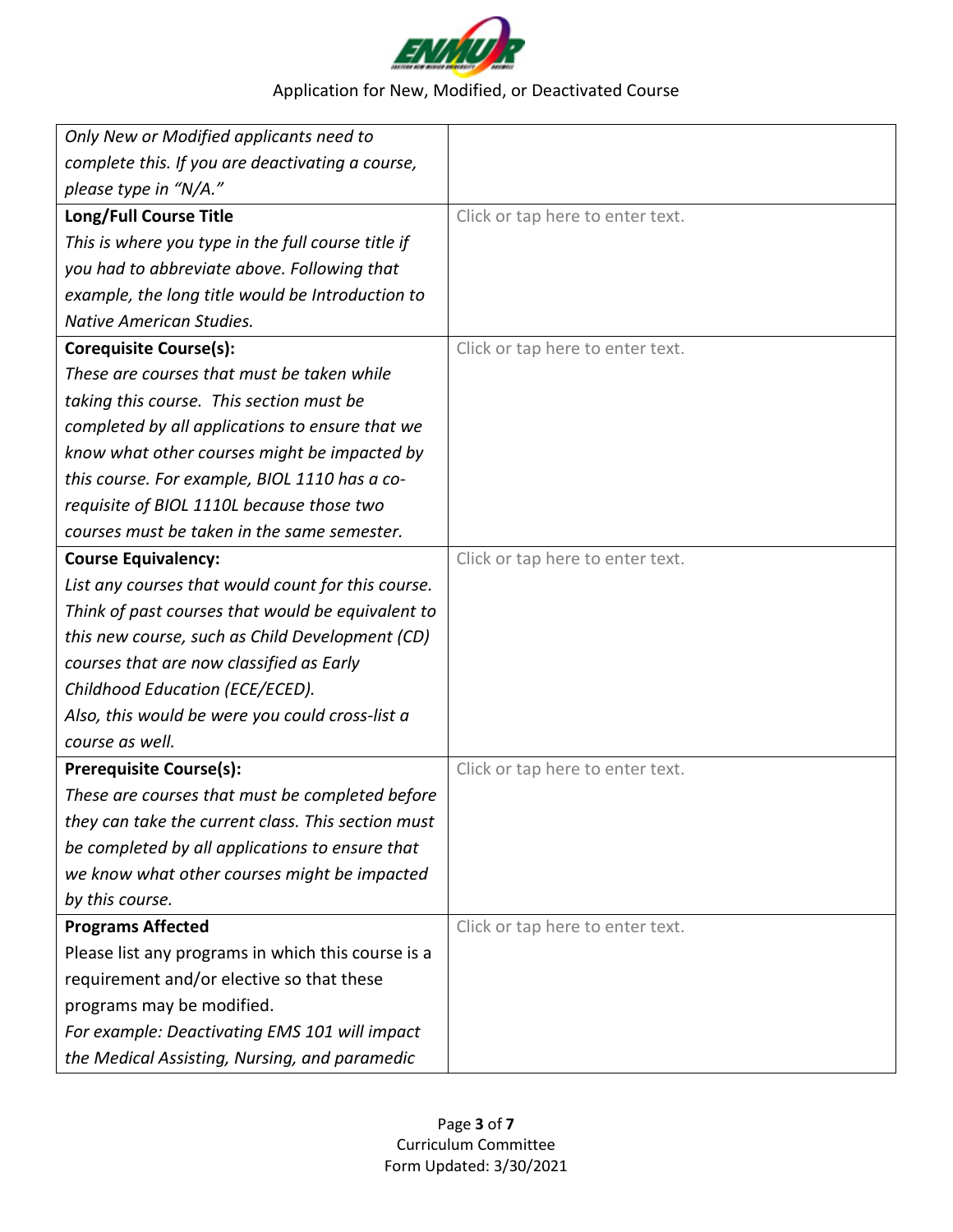

| $\mathsf I$ program and therefore should be listed in the |  |
|-----------------------------------------------------------|--|
| box.                                                      |  |

#### **Rationale for Request**

Please provide a summary and rationale for this request. (300 words max). *Make sure to address any stakeholder input and/or advisory board input/guidance. If deleting a course, address teach out, program deletion, last time it was taught* Click or tap here to enter text.

**Fees**

*This is an information-only section. Fee approval flows through the Fees Committee. This is for new or modified courses only. If not applicable to you, please type in N/A and move on.* 

| <b>Fee Title:</b>  | Click or tap here to enter text. |
|--------------------|----------------------------------|
| <b>Fee Amount:</b> | Click or tap here to enter text. |

#### **Course Description**

| <b>Course Description.</b>                         | Click or tap here to enter text. |
|----------------------------------------------------|----------------------------------|
| If this is a course that is part of the New Mexico |                                  |
| Course Catalog, please ensure to use the State's   |                                  |
| course description. This is what will/does appear  |                                  |
| in ENMU-Roswell's catalog. See structure below     |                                  |
| for guidance:                                      |                                  |
| ACCT 2170 - Payroll Accounting. Three              |                                  |
| credit hours. Covers payroll accounting            |                                  |
| procedures and controls, tax and                   |                                  |
| employment laws, and tax reports that              |                                  |
| form the core of payroll responsibilities.         |                                  |

**Intentionally left blank. Please scroll down.**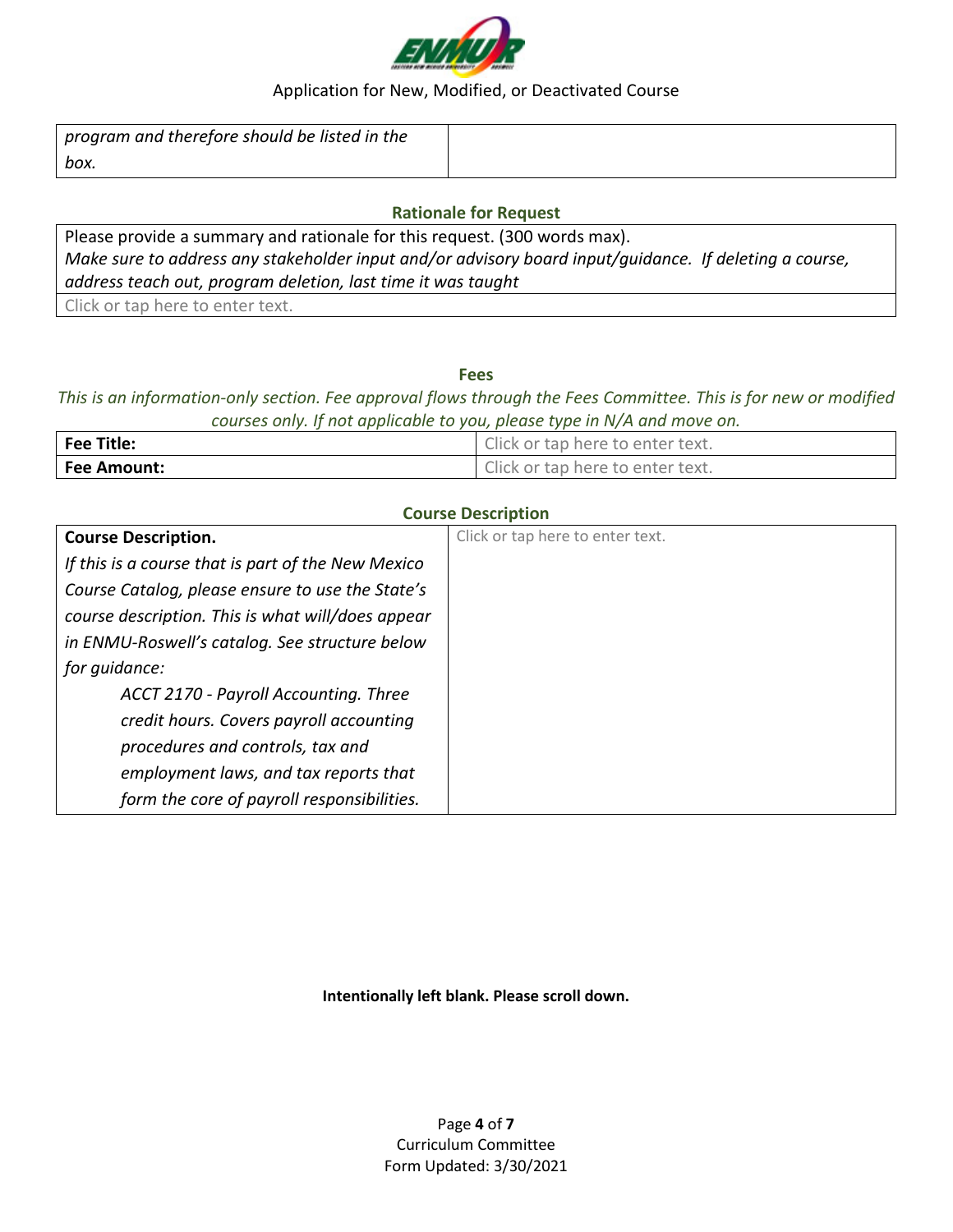

#### **ADDITIONAL INFORMATION REQUIRED FOR A NEW or MODIFIED Course**

# *For the modified course, you are only required to complete the following rows if they are changing and/or are part of this request. If they are the same, please type in "No Change."*

**Course Learning Outcomes**

*If there are more than five outcomes, please insert more rows as needed. The outcomes should be structured like the program outcomes in the catalog. Therefore, the outcomes should start with a verb.*

|                                     | Assessment Method (How will each outcome be |
|-------------------------------------|---------------------------------------------|
| Students will be able to:           | assessed?)                                  |
| 1. Click or tap here to enter text. | Click or tap here to enter text.            |
| 2. Click or tap here to enter text. | Click or tap here to enter text.            |
| 3. Click or tap here to enter text. | Click or tap here to enter text.            |
| 4. Click or tap here to enter text. | Click or tap here to enter text.            |
| 5. Click or tap here to enter text. | Click or tap here to enter text.            |

#### **Assessment Plan**

How will the assessment data be used to drive student learning and improve the course (i.e. closing the loop)? *How will you know that your students learned the outcomes above?*

Click or tap here to enter text.

## **State of New Mexico Common Course Numbering Compliance**

| Does this course have a New Mexico Common          | Choose an item.                     |                                |
|----------------------------------------------------|-------------------------------------|--------------------------------|
| <b>Course number?</b> If no, please go to the next |                                     |                                |
| section titled "Online Status."                    |                                     |                                |
| If yes, please list the New Mexico Common          | <b>Prefix:</b> Click or tap here to | <b>Course Number: Click or</b> |
| Course number here.                                | enter text.                         | tap here to enter text.        |
| If New Mexico Common Course number,                |                                     |                                |
| needs to be applied for please complete            |                                     |                                |
| appropriate documents and attach.                  |                                     |                                |
| Will you be (or have you) submitting a general     | Choose an item.                     |                                |
| education application to the State for this        |                                     |                                |
| course?                                            |                                     |                                |
| If so, please contact the General Education        |                                     |                                |
| Committee (NCAC) member (Robert Moore) to          |                                     |                                |
| coordinate the application submission.             |                                     |                                |

# **Funding of New Course**

| Can this course be delivered by current faculty? | Choose an item.                  |  |
|--------------------------------------------------|----------------------------------|--|
| If no, please identify the type of faculty       | Click or tap here to enter text. |  |
| needed (compliant with the Faculty HLC           |                                  |  |
| matrix) and what the plan is to recruit          |                                  |  |
| said faculty to the Course.                      |                                  |  |

Page **5** of **7** Curriculum Committee Form Updated: 3/30/2021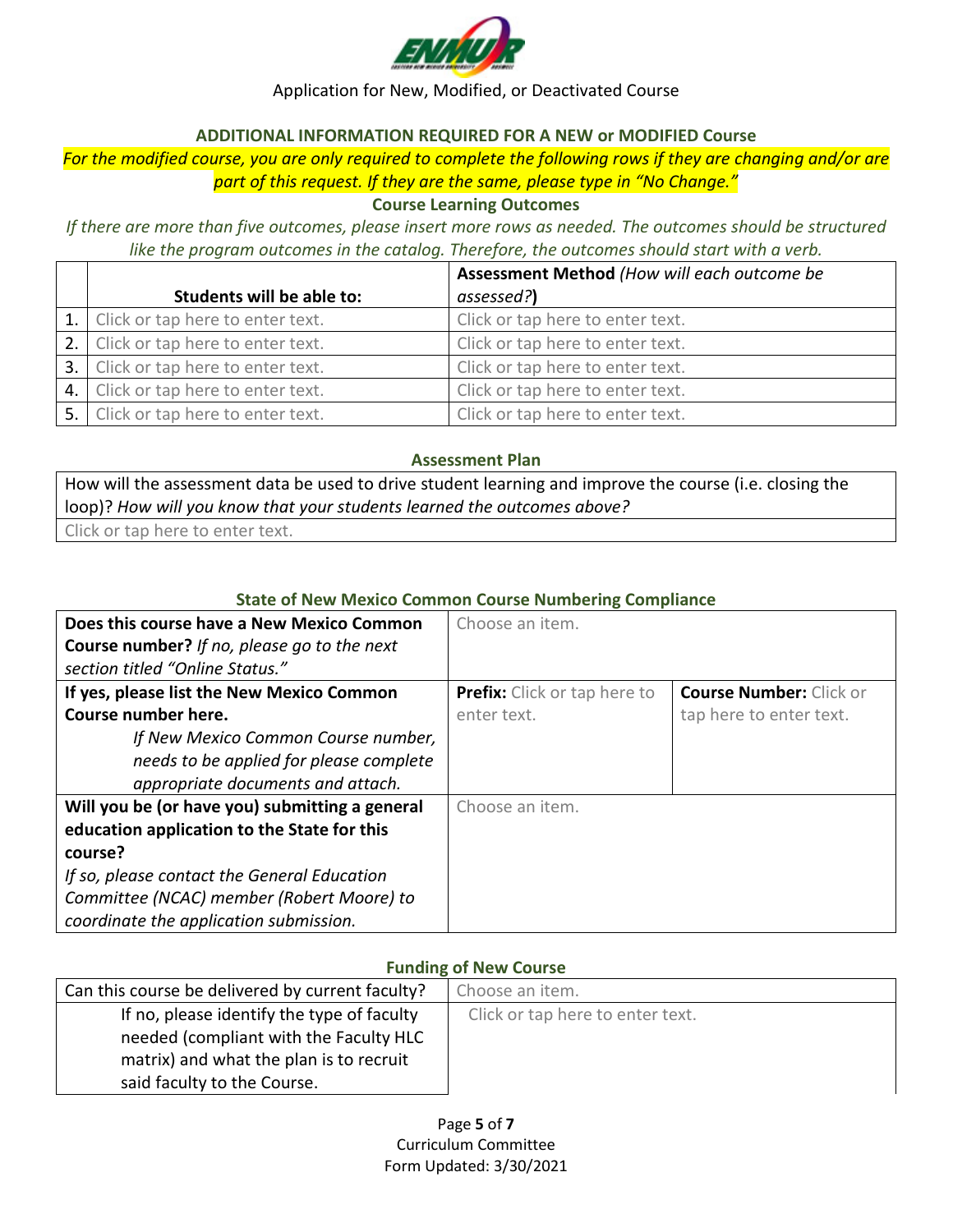

| Are there external funding opportunities for this    |                                  |
|------------------------------------------------------|----------------------------------|
| course? If yes, please explain.                      |                                  |
| List and describe partnerships with business,        | Click or tap here to enter text. |
| industry, associations, or agencies that will assist |                                  |
| and/or contribute to the delivery of this course.    |                                  |